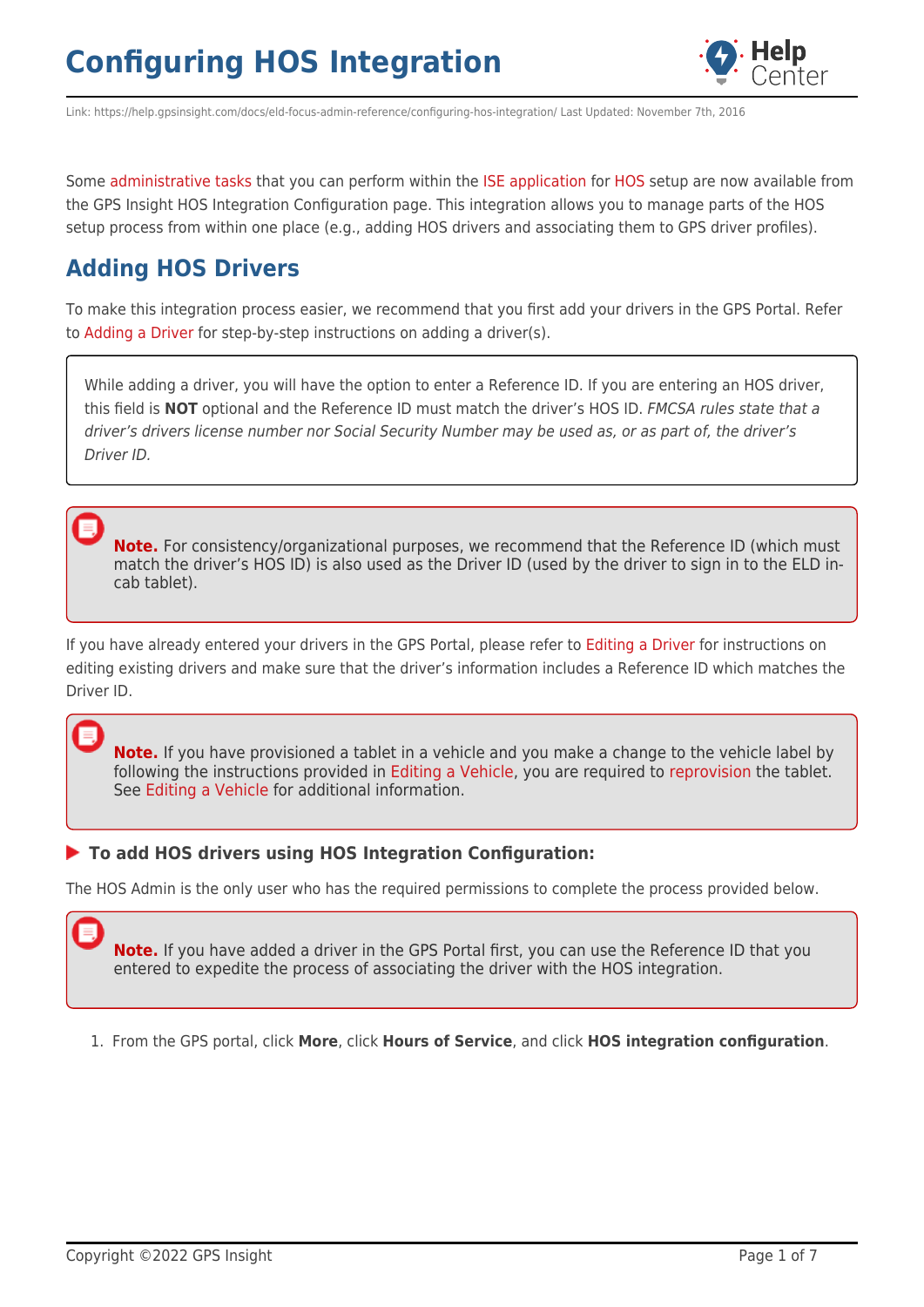

Link: https://help.gpsinsight.com/docs/eld-focus-admin-reference/configuring-hos-integration/ Last Updated: November 7th, 2016

|                                                                                   | 00                                                  |                                                                                                            |
|-----------------------------------------------------------------------------------|-----------------------------------------------------|------------------------------------------------------------------------------------------------------------|
| orts <b>o</b>                                                                     | More O                                              | Account o                                                                                                  |
| <b>O</b> Custom Apps<br>Mobile Apps                                               | <b>Customer Sites</b>                               | <b>Hours of Service</b><br>Open the GPS Insight hours of service portal.                                   |
| O HOS Integration                                                                 |                                                     | Options                                                                                                    |
|                                                                                   | <b>Hours of Service</b><br><b>HOS Health Report</b> | <b>HOS</b><br>۰<br>GPS Insight, LLC (gpsinsight)<br>Organization                                           |
| <b>O</b> Messaging Integration<br>SMS Messaging<br>Garmin<br><b>ELD Messaging</b> |                                                     | Open<br><b>Additional Options</b><br>• Online help for Hours of Service<br>• HOS integration configuration |

2. From the eFleetSuite Drivers list, click **Add ISE Driver**.

| eFleetSuite Drivers (43)<br>Organization: | ⌒<br>o          |                      |                          |
|-------------------------------------------|-----------------|----------------------|--------------------------|
|                                           |                 |                      | <b>Add ISE Driver</b>    |
| <b>ISE Driver</b>                         | <b>DriverID</b> | <b>Portal Driver</b> | <b>Action</b>            |
| Keith                                     | 119             | % Keith              | ぴ自                       |
| Scott                                     | 213             | % Scott              | $\epsilon$ of $\epsilon$ |
| Elliot                                    | 301             | % Elliot             |                          |

The Add HOS Driver/ID Association window appears.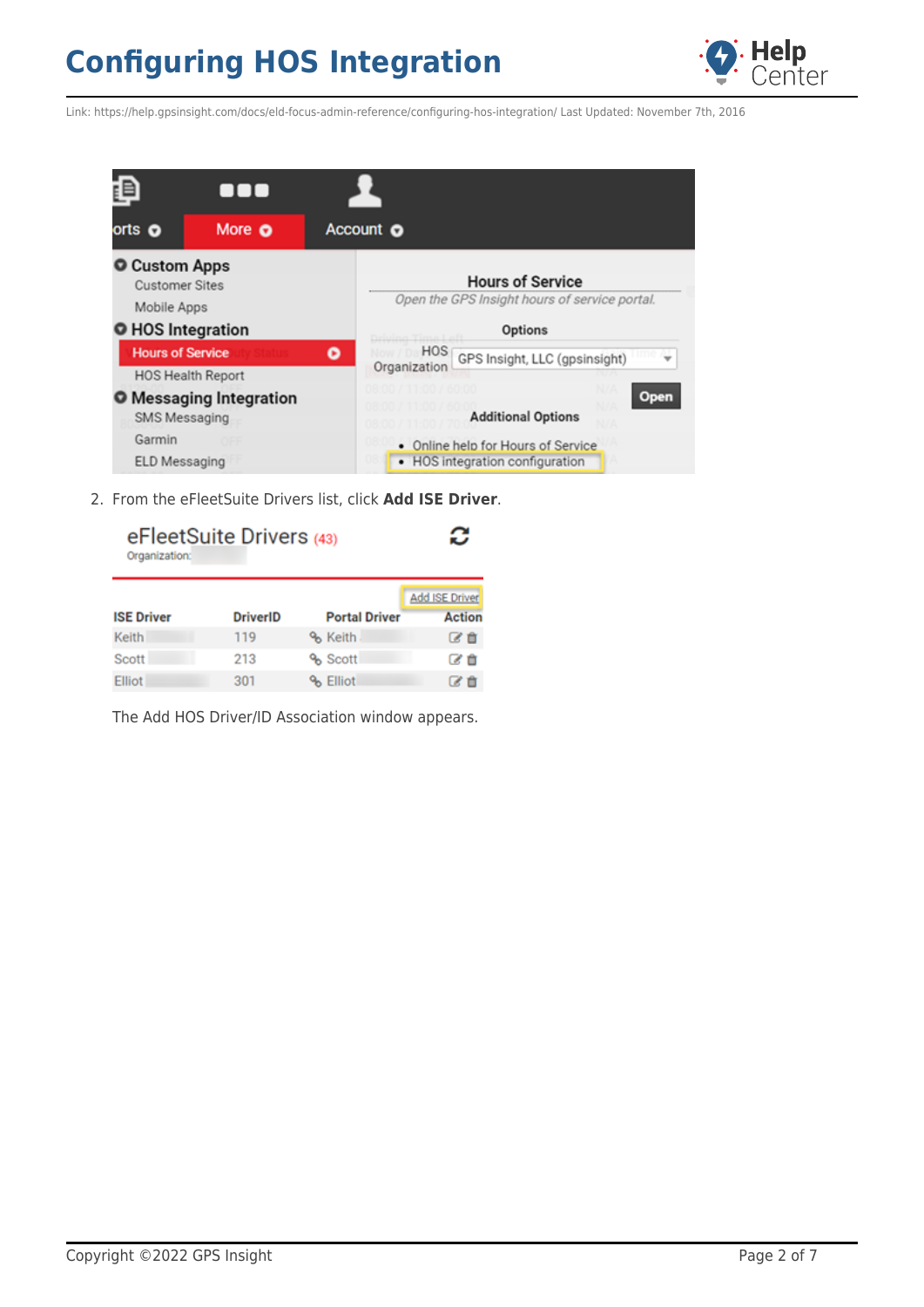

Link: https://help.gpsinsight.com/docs/eld-focus-admin-reference/configuring-hos-integration/ Last Updated: November 7th, 2016

| <b>Add HOS Driver ID/Association</b>                            |                             |   |
|-----------------------------------------------------------------|-----------------------------|---|
| <b>HOS Driver ID</b>                                            |                             |   |
| <b>Portal Driver</b>                                            | $-$ NO DRIVER $-$           |   |
| <b>First Name</b>                                               |                             |   |
| MI                                                              |                             |   |
| <b>Last Name</b>                                                |                             |   |
| <b>Home Terminal</b>                                            | Main Terminal Scottsdale    | v |
| <b>Primary Driver Type</b>                                      | US                          | v |
| <b>US Driver Type</b>                                           | US 7-day passenger-carrying | v |
| <b>Canada Driver Type</b>                                       | -- None --                  | ÷ |
| <b>Annotation For ELD</b><br><b>EXEMPT</b>                      |                             |   |
| <b>Auto Apply Exception Type</b>                                | None                        |   |
| <b>Allow Auth Personal</b>                                      |                             |   |
| Conveyance                                                      | No                          |   |
| <b>Allow Yard Moves</b>                                         | No                          | ÷ |
| <b>Driver License Number</b><br><b>Drivers License State Of</b> |                             |   |
| Issue                                                           | $-$ None $-$                |   |
| <b>Permit Web Access</b>                                        | Yes                         |   |

3. In the Add HOS Driver ID/Association window, enter the following information:

**Save** 

**HOS Driver ID** - Assign an identifier to the driver, such as an employee number or some other unique identifier. The Driver ID may not be altered once the driver has a Duty Status recorded. If you have added the driver in the GPS Portal first, enter the Reference ID you assigned the driver.

**Cancel** 

**Portal Driver** – Choose an existing GPS portal driver with which to associate this profile. Drivers that appear dimmed (grayed out) have already been associated to another profile.

| <b>Note.</b> If you have added the driver in the GPS Portal first, enter the assigned<br>Reference ID as the Driver ID and the Portal Driver will automatically select the<br>associated Portal Driver. The following fields will also auto-fill once you click on the<br>Portal Driver name: First Name, Last Name, MI. |
|--------------------------------------------------------------------------------------------------------------------------------------------------------------------------------------------------------------------------------------------------------------------------------------------------------------------------|
|                                                                                                                                                                                                                                                                                                                          |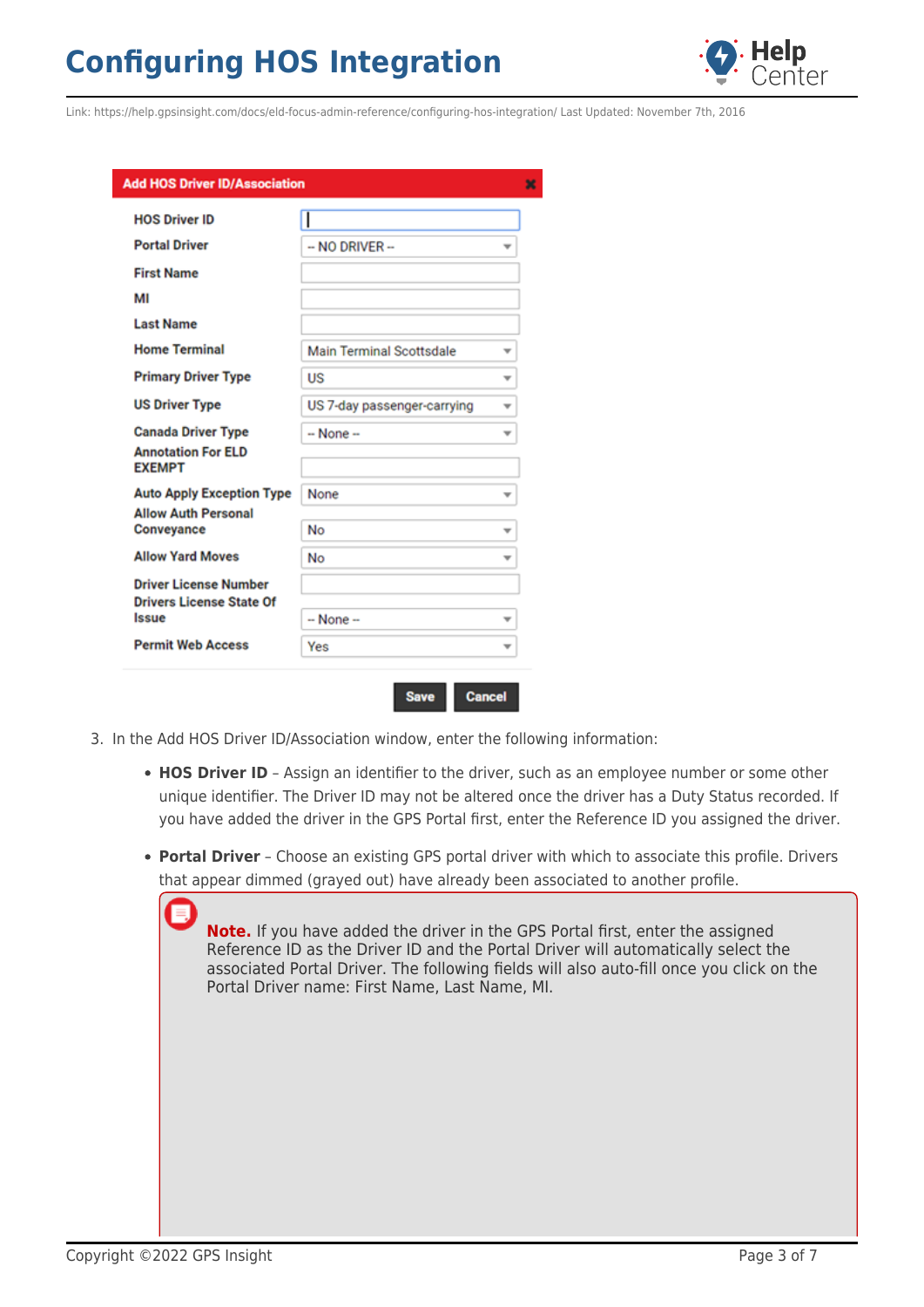

Link: https://help.gpsinsight.com/docs/eld-focus-admin-reference/configuring-hos-integration/ Last Updated: November 7th, 2016

| -- NO DRIVER --<br>Brynlee<br>Caleb<br>Cassidy<br>Chad<br>Charlie<br>Christie<br>Christopher<br>Clayton<br>Clint<br>Corey<br>Cornelius<br><b>Danielle</b><br>Daniel I<br>No<br>÷<br>No<br>v<br>$-$ None $-$<br>÷<br>Yes<br>÷                                                                                                                                                                                             | <b>HOS Driver ID</b> | cg1211 |  |
|--------------------------------------------------------------------------------------------------------------------------------------------------------------------------------------------------------------------------------------------------------------------------------------------------------------------------------------------------------------------------------------------------------------------------|----------------------|--------|--|
| <b>First Name</b><br>МI<br><b>Last Name</b><br><b>Home Terminal</b><br><b>Primary Driver Type</b><br><b>US Driver Type</b><br><b>Canada Driver Type</b><br><b>Annotation For ELD</b><br><b>EXEMPT</b><br><b>Auto Apply Exception Type</b><br><b>Allow Auth Personal</b><br>Conveyance<br><b>Allow Yard Moves</b><br><b>Driver License Number</b><br><b>Drivers License State Of</b><br>Issue<br><b>Permit Web Access</b> | <b>Portal Driver</b> |        |  |
|                                                                                                                                                                                                                                                                                                                                                                                                                          |                      |        |  |
|                                                                                                                                                                                                                                                                                                                                                                                                                          |                      |        |  |
|                                                                                                                                                                                                                                                                                                                                                                                                                          |                      |        |  |
|                                                                                                                                                                                                                                                                                                                                                                                                                          |                      |        |  |
|                                                                                                                                                                                                                                                                                                                                                                                                                          |                      |        |  |
|                                                                                                                                                                                                                                                                                                                                                                                                                          |                      |        |  |
|                                                                                                                                                                                                                                                                                                                                                                                                                          |                      |        |  |
|                                                                                                                                                                                                                                                                                                                                                                                                                          |                      |        |  |
|                                                                                                                                                                                                                                                                                                                                                                                                                          |                      |        |  |
|                                                                                                                                                                                                                                                                                                                                                                                                                          |                      |        |  |
|                                                                                                                                                                                                                                                                                                                                                                                                                          |                      |        |  |
|                                                                                                                                                                                                                                                                                                                                                                                                                          |                      |        |  |
|                                                                                                                                                                                                                                                                                                                                                                                                                          |                      |        |  |
|                                                                                                                                                                                                                                                                                                                                                                                                                          |                      |        |  |
|                                                                                                                                                                                                                                                                                                                                                                                                                          |                      |        |  |
|                                                                                                                                                                                                                                                                                                                                                                                                                          |                      |        |  |
|                                                                                                                                                                                                                                                                                                                                                                                                                          |                      |        |  |
|                                                                                                                                                                                                                                                                                                                                                                                                                          |                      |        |  |
|                                                                                                                                                                                                                                                                                                                                                                                                                          |                      |        |  |

- **First Name** Enter the driver's first name.
- **Middle Initial** Enter the driver's middle initial (if provided).
- **Last Name** Enter the driver's last name.
- **Home Terminal** The terminal to which the driver reports for duty. (You must [create a home](https://help.gpsinsight.com/docs/hos/administrator-reference/eld-admin-setting-up-your-hos-account/) [terminal](https://help.gpsinsight.com/docs/hos/administrator-reference/eld-admin-setting-up-your-hos-account/) from within the [ISE interface.](https://gpsi-az-ise-01.gpsinsight.com/eFleetSuite/Login.aspx))
- **Primary Driver Type** Determines the primary HOS rules to be applied when calculating availability and violations. Select from US, Canada, or ELD EXEMPT. US is the default selection.
- **US Driver Type** If the driver operates in the US, select the driver type that best reflects the primary type of commercial motor vehicle driven and cargo to be transported. If this does not apply, leave as –None– (default selection).
- **Canada Driver Type** If the driver operates in Canada, select the driver type that best reflects the primary region in which the driver will operate. If this does not apply, leave as –None– (default selection).
- **Annotation for ELD EXEMPT** If ELD EXEMPT was selected for Primary Driver Type, enter an annotation.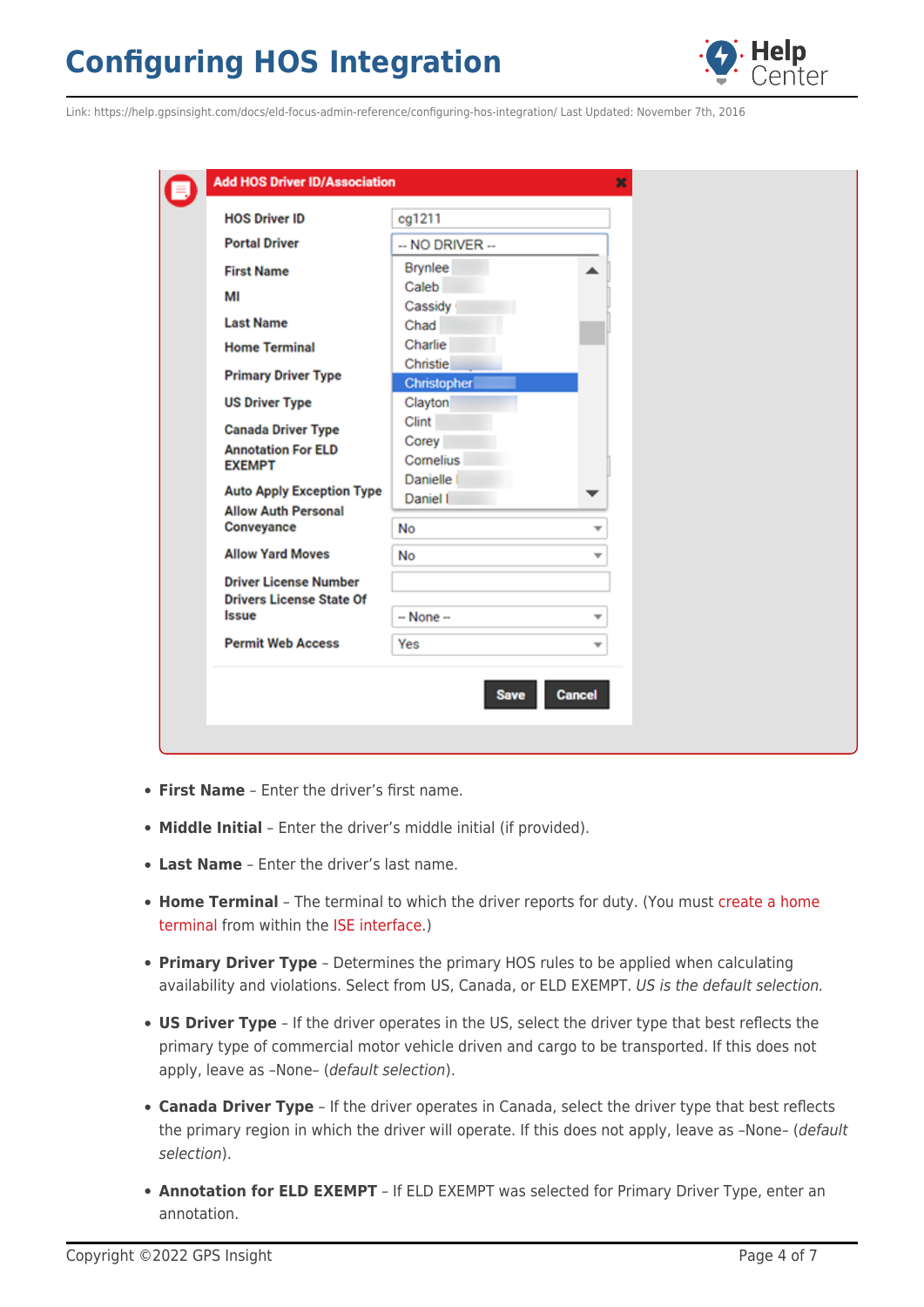

Link: https://help.gpsinsight.com/docs/eld-focus-admin-reference/configuring-hos-integration/ Last Updated: November 7th, 2016

- **Auto Apply Exemption Type** If the driver is eligible for an exemption to HOS rules that can/should be automatically applied for the driver, select the exemption to automatically apply.
- **Allow Auth Personal Conveyance** If the driver is allowed to operate the vehicle for personal use, select Yes. Otherwise, leave as No (default selection).
- **Allow Yard Moves** If the driver is allowed to operate the vehicle within the carrier's yard, select Yes. Otherwise, leave as No (default selection).
- **Driver License Number** Enter the driver's Driver License number.
- **Drivers License State of Issue** Select the state that issued the driver license.
- **Permit Web Access** If you want to set up a driver to have permissions to sign into the web application, select Yes (default selection). Otherwise, select No.

#### 4. Click **Save**.

The driver appears in the eFleetSuite Drivers list. A successful association shows the following icon:  $\%$ . Any ISE drivers who have not been successfully associated with a GPS driver show the following icon:  $\Im$ 

| choose a related portal driver. |      | Note. If you notice any broken links in the eFleetSuite Drivers list, you can edit the record to |  |
|---------------------------------|------|--------------------------------------------------------------------------------------------------|--|
| Marc Center                     | Marc |                                                                                                  |  |
|                                 |      |                                                                                                  |  |

### **To adjust HOS Integration Configuration options (yes or no):**

- 1. From the GPS portal, click **More**, click **Hours of Service**, and click **HOS Integration Config**.
- 2. From the HOS Configuration Options list, set the following options (see table below):
	- Auto-Assign Driver on DVIR Accept (MDT Login)
	- Auto-Unassign Driver on new DVIR (MDT Logout)
	- UnAssign Driver before Auto-Assigning (MDT Login)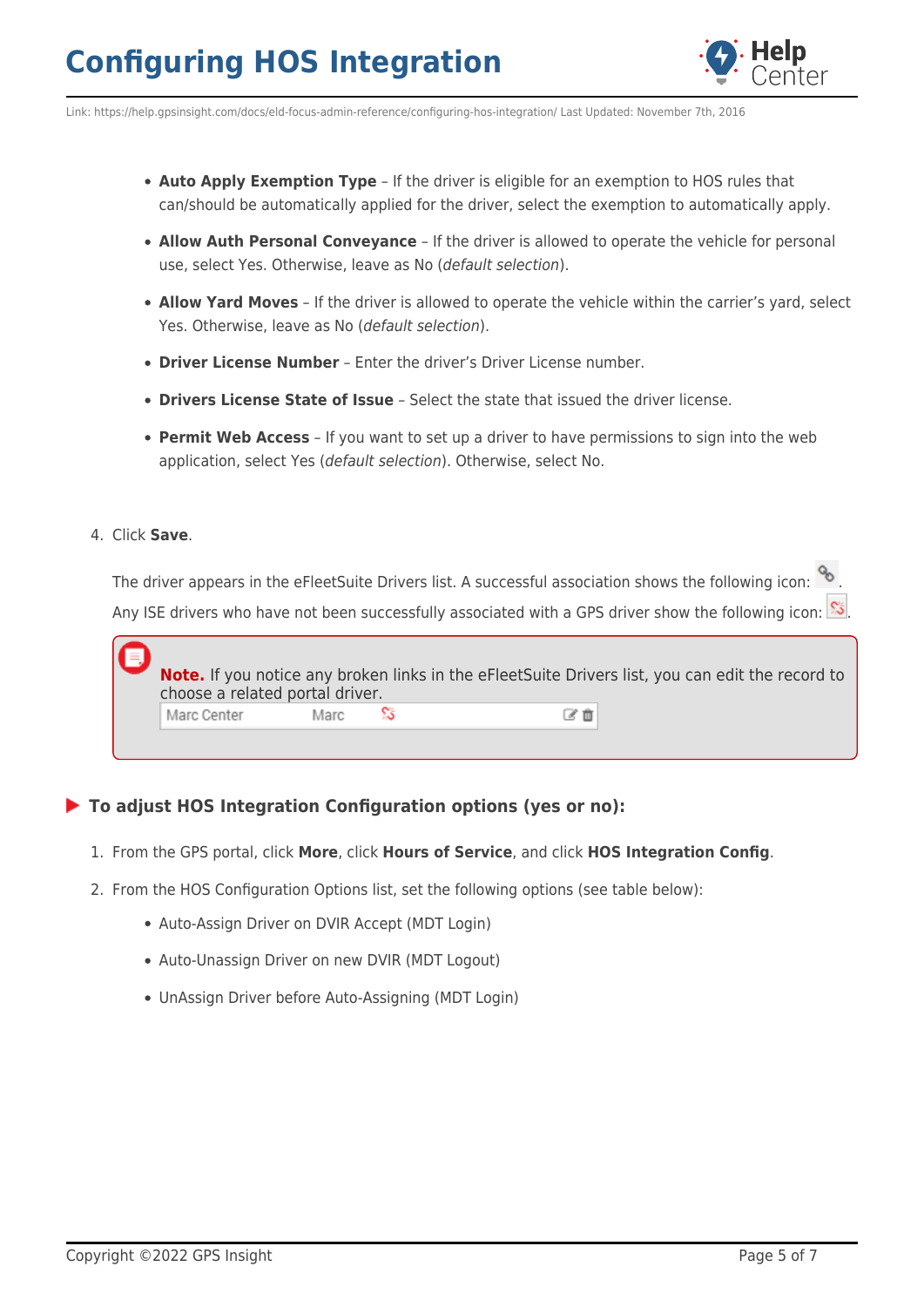

Link: https://help.gpsinsight.com/docs/eld-focus-admin-reference/configuring-hos-integration/ Last Updated: November 7th, 2016

| <b>HOS Configuration Options</b> |  |
|----------------------------------|--|
|----------------------------------|--|

| <b>Configuration Option</b>                       | Value                |
|---------------------------------------------------|----------------------|
| Auto-Assign Driver on DVIR Accept (MDT Login)     |                      |
| Auto-Unassign Driver on new DVIR (MDT Logout)     | $\Box$               |
| UnAssign Driver before Auto-Assigning (MDT Login) | $\blacktriangledown$ |

| <b>Option</b>                                        | <b>Description</b>                                                                                                                                                                                                               |
|------------------------------------------------------|----------------------------------------------------------------------------------------------------------------------------------------------------------------------------------------------------------------------------------|
| Auto-Assign Driver on DVIR<br>Accept (MDT Login)     | Assigns the driver to a vehicle once the driver (signed in to the tablet<br>in On Driver status) has completed the Pre-Trip Driver Vehicle<br>Inspection Report (DVIR) and declared the vehicle "Safe to Operate."               |
| Auto-Unassign Driver on<br>new DVIR (MDT Logout)     | Requires the driver to complete a Post-Trip DVIR upon signing out or<br>changing status to Sleeper Berth or Off-Duty Personal Conveyance.<br>Once the Post-Trip DVIR is completed, the driver is unassigned from<br>the vehicle. |
|                                                      | <b>ONote.</b> Check this option to ensure accuracy of the HOS Driver<br>Assign Alert. Additionally, the HOS Driver Assign Alert will be<br>triggered if the driver is in Off-Duty Personal Conveyance status.                    |
| UnAssign Driver Before<br>Auto-Assigning (MDT Login) | Unassigns a previously assigned driver before assigning a new driver<br>to the vehicle.<br><b>ONote.</b> We recommend that you select this option.                                                                               |

### **To view asset/vehicle associations:**

- 1. From the GPS portal, click **More**, click **Hours of Service**, and click **HOS Integration Config**.
- 2. From the eFleetSuite Assets list, view a list of ISE assets (vehicles and trailers) that have or have not been associated with a GPS portal vehicle (vehicle or asset).

**Note.** When a device is correctly provisioned, the assets listed in eFleetSuite are automatically transmitted and displayed. Do not create or change Asset IDs in this location.